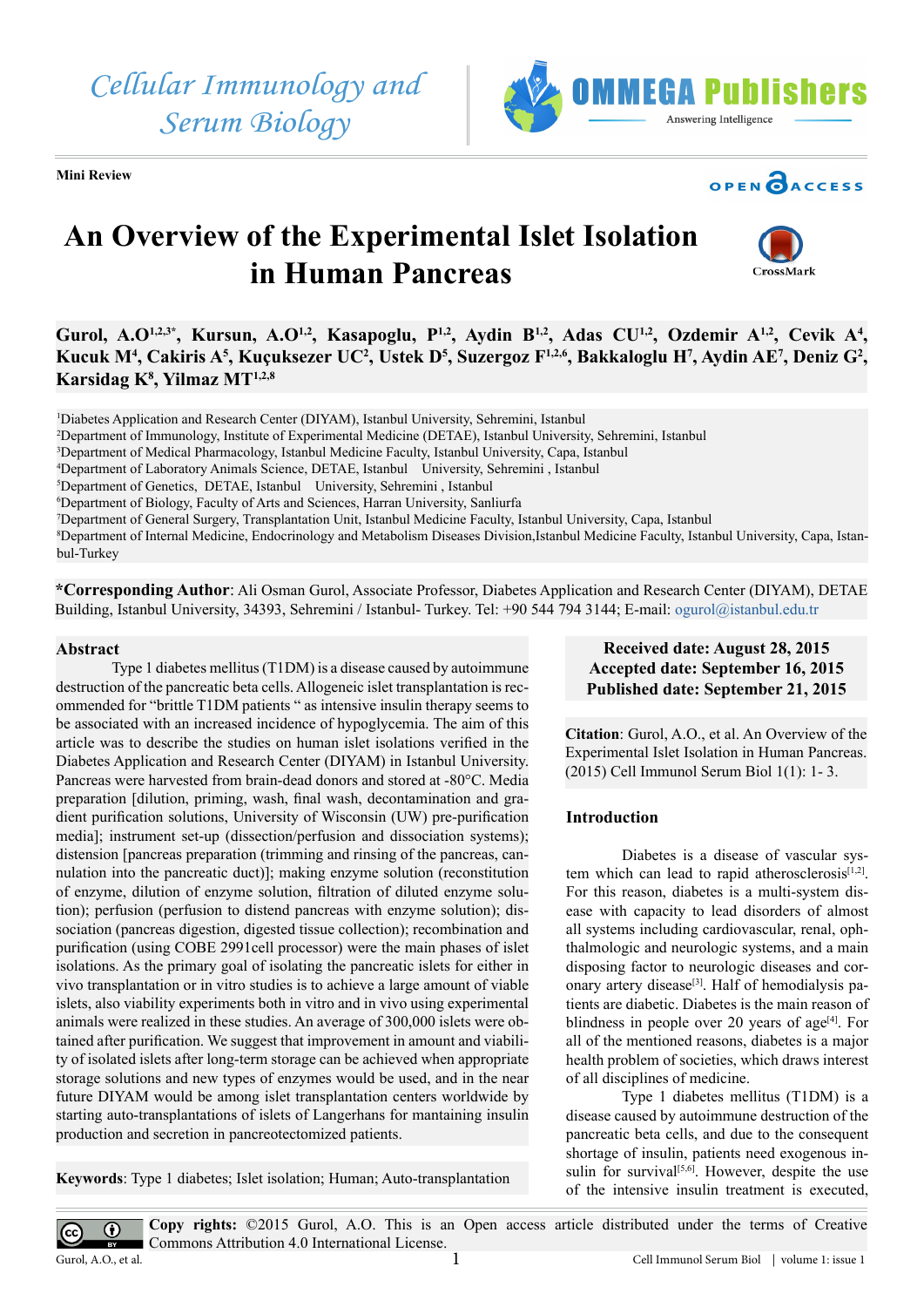

chronic complications of the disease are inevitable and unfortunately associated with high morbidity and mortality<sup>[7]</sup>. The replacement of beta cells by whole pancreas or islet transplantation is the only way to restore the physiological secretion of insulin. Although total pancreas transplant recoveries adequate glycemic control and is able to prevent diabetic complication[s\[8\]](#page-2-5), this procedure is usually recommended in patients with T1DM who need a kidney transplant or already transplanted and are under an immunosuppressive regimen. From this point of view, also due to high morbidity and mortality associated with surgery in pancreas transplantation, allogeneic islet transplantation which is much less risky is recommended for "brittle T1DM patients["\[7,9,10\].](#page-2-6) It's made by a simple method of cell infusion into the intrahepatic, and recently also into omental environment, and does not lead to serious hypoglycemic episodes that are associated with intensive insulin therapy $[11]$ .

For this very important reason, Diabetes Application and Research Center in Istanbul University was established, and aims to develop and apply research projects, converting molecular genetical research with the aim of limiting the organ failures related with diabetes.

The basic component of the Center has a research lab (a Clean Room) with all required infrastructure. Being the first in Turkey to isolate islets of Langerhans from human pancreata, and as experiments of each center participating in clinical research in islet transplantation is based on information obtained from studies conducted using animal models $[12,13]$ , our center is also pioneering experimental isolation and transplantation of islets of Langerhans and helding educational courses on experimental animals such as rats and pigs since 1990.

#### **Human Islet Isolation in DIYAM**

We obtained the pancreata (Fig.1) from brain-dead donors and isolated islets according to "Current Human Islet Isola-tion Protocol"<sup>[\[14\]](#page-2-9)</sup> edited by Lakey JRT et al.; briefly, to maintain cold chain kept the pancreata firstly in 0.9% isotonic sodium chloride or University of Wisconsin Solution (UW) for about 30 to 60 minutes until arrival to the clean room; then stored at -80°C. When working, depending on the weight of organs, beakers containing one percent of Liberase HI (Liberase; Boeringer-Mannheim/Roche) were placed on ice. Then the enzymes were kept at room temperature for about 5 minutes, later diluted with cold Hank's balanced salt solution (HBSS). The digestive system consisting of silicone tubes, Ricordi Chamber, peristaltic pump, water bath were reached at 37 °C. Pancreata were perfused on perfusion unit by infusion of Liberase HI/HBSS mix. The tissues were pieced and placed into Ricordi Chamber. Remaining Liberase HI/HBSS mix added to the system, then circulation started by adding dilution solution. The collection phases continued with recombination and purification of islets by using COBE 2991 cell processor from acinar tissue<sup>[14]</sup>. Acinar cells started to be seen as blocks in samples that were taken at 10 minutes. Separated acinar cells were detected in 16 minutes. Acinar cells increased from 17 minutes and free islets began to appear. And then, number of free islets began to increase (Fig.2). During the islet recombination phase, fluorescein diacetate and propidium iodide (FDA/PI) stain was used to assess the viability of the islets. In addition, samples were stained with dithizone (DTZ) for detecting islets. In a second step, after staining with trypan blue some of cells appearing alive under light microscopy, captured the added DTZ, while others did not. Thus we thought that a part of living cells were islets. To detect the viability *in vivo*, nearly 1500 islets were transplanted intraportally to inbred Wistar albino rats which were made diabetic by streptozotocin (STZ) and fed with regular rodent chow whose glycemia values (mg/dl) were obtained from vein blood samples on days –1,  $0, +1, +2,$  and  $+195$ . Slightly lower levels were found on early post-transplant days  $+1$  vs  $-1$  (p=0.045) and 0 (p=0.028). An increase was detected on day  $+2$  vs  $+1$  (p=0.077). No statistical difference was noted on day +195. An average of 300,000 islets with diameter 50-350  $\mu$ m but mostly 50-100  $\mu$ m were obtained after purification.



**Figure 1:** Whole pancreas obtained from brain-dead donor. It was processed for isolating Islets of Langerhans.



**Figure 2:** Human islets isolated during the recombination phase of islet isolation. Figure shows direct image of human islets of Langerhans under dissecting microscope. In the isolation process, first, acinar cells were seen as blocks. Following the increase of the number of acinar cells, free islets began to appear and increase.

### **Conclusion**

The donor factors and variables in the isolation process can affect the ability to obtain successful human islet isolation<sup>[15]</sup>. Our results suggest that by conserving pancreatic tissue for more than one month at -80°C, it's still possible to obtain viable islets, even though it would be less in number. We think that viable islet yield may increase when appropriate storage solutions $[16]$ and new types of enzymes could be used. Furthermore, it seems that at least for auto-transplantation, it could be possible to isolate viable islets at a sufficient amount, remote to operation of pancreatomized patients who cannot be auto-transplanted on the same day due to various factors. However, further investigations should be performed for the realization of our thoughts. Until today, our Centre conducted 25 human islet isolations (14 isolations from February 2014 by the license renewal of the Ministry of Health) and is able to verify auto-transplantation of islets of Langerhans as soon as the legal proceedings are completed.